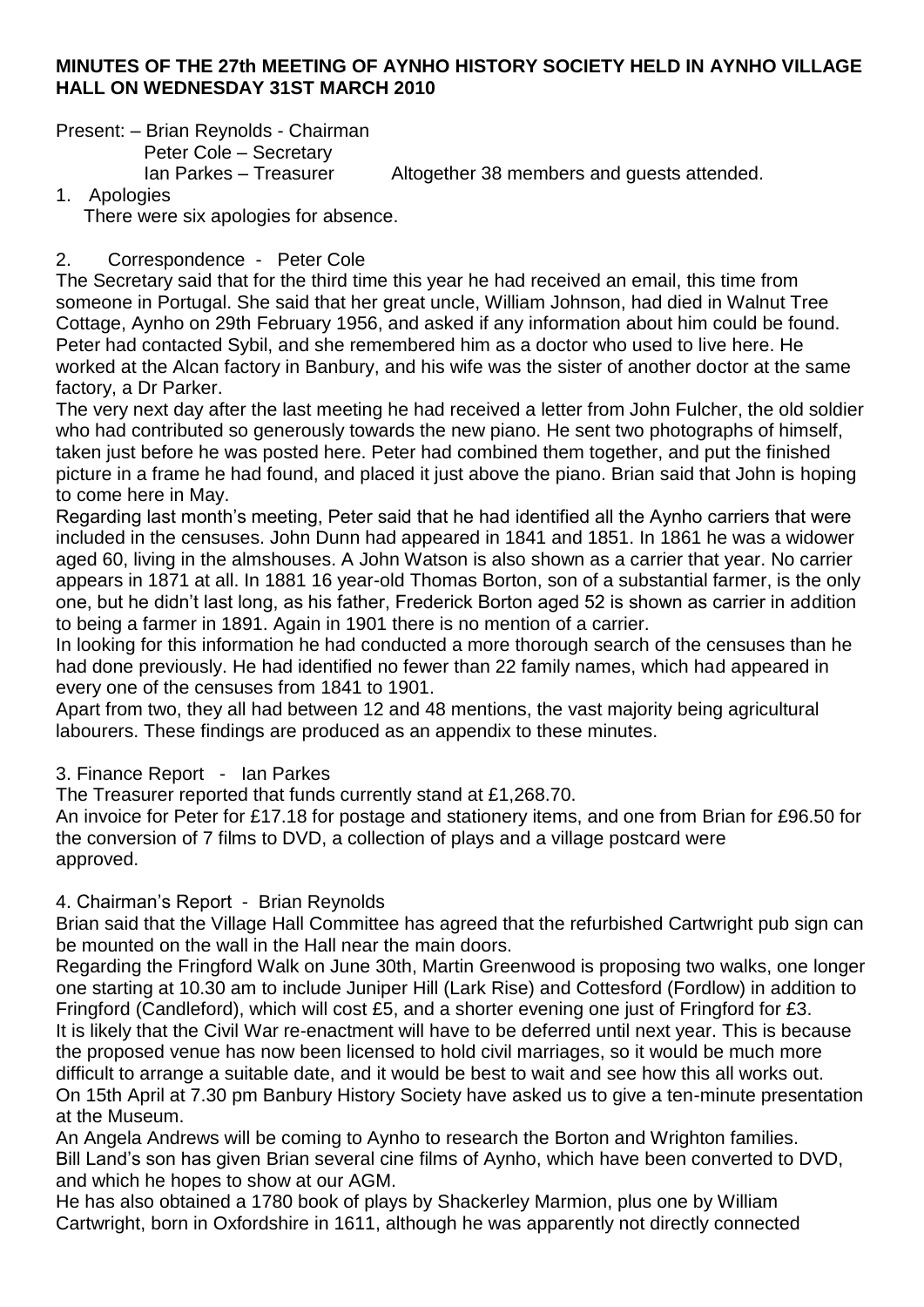with Aynho Cartwrights.

# 5. **Memories of Aynho School David Morgan**

David started off by saying that he had been headmaster at the school from 1975 until it closed in 1985. His talk is in three parts, first the early years before he arrived, then his years here, and finally what happened when it closed, and the reasons for that.

In 1812 the National Society for the Education of the Poor in the Church of England was set up. The first record of Aynho School in their archives was in 1815. At that time the teachers would have used the Madras System, whereby the master taught the senior pupils, and they in turn taught the younger ones. The school started of with 50 pupils, and was initially situated in a barn. They had to learn to read, to write and study the four rules of arithmetic. The day began with prayers, and half an hour each day was spent learning the Lord's Prayer, the Collect and the Catechism.

1840 the school received glowing reports, and was stated to be just what a village school should be. The teacher, Catherine Eakins, was awarded a national prize. Education was not compulsory, nor was it free. The National Society paid most of the teacher's salary, but each child was expected to contribute something. David showed early photos dating from 1913, but mostly taken in the 1930s.

In 1861 The State Education Department paid local schools 12 shillings per head, based on attendance and exam results. This resulted in teachers concentrating on duller pupils to bring them up to scratch, and teaching only the three Rs. State education arrived in 1870, and from then on attendance was compulsory. There were then 112 pupils. Log books were introduced, to record inspections. These were held at Charlton School.

David then produced a number of photographs of the school building and pupils over many years. Originally the younger pupils were in a separate small building, but this was incorporated into the main school in 1895.

One of the most significant things was the arrival in 1930 of Charlotte Govier, later to become Mrs Czeppe, who was head of the school for 40 years until 1970, when she retired. She continued to live in Aynho in Skittle Alley, and became a governor of the school. Up until 1930 all children had attended the Aynho School. After 1930 secondary pupils went to Kings Sutton School.

In 1974 Northamptonshire County Council decided to put money into small schools. They therefore set up a Rural Schools Project. In the south a district was created from Aynho up to Culworth. An advisory teacher was put into this cluster, together with a minibus, and upgraded equipment. David showed photographs he had taken soon after his arrival in 1975, showing the new extension for the infants' school, and a more recent one for toilets, etc. The numbers in the early 1970s had grown until there were 60 pupils. The main school had two classrooms for older and middle children. A mobile classroom was introduced for the infants.

David said that Mrs Czeppe once assured him that the house now called the Old School Cottage (originally No. 45 Aynho) had in fact never been owned or occupied by the school.

The heating in the school was firstly a coke stove, but this was changed to run on paraffin, which was switched on during the autumn half term, and then left burning continuously day and night until the end of March. It was very effective in keeping the place nice and warm.

When the building was eventually sold, the original idea was to keep the main building almost exactly as it was, but the developers decided that rather than tiny one up and one down flats, they needed to build out two extensions to increase the size of the first four flats.

Round about 1980 class numbers dropped, and only two teachers were needed instead of three. The mobile classroom was therefore taken away.

The garden of 45 Aynho was used as a school garden. Children were encouraged to grow vegetables, with a competition for the best ones, and they had a pond there as well. There was a child with the surname Wilson, who was called Harold, who had a glass eye. David recalled an occasion when a boy rushed in shouting that Harold had lost his eye digging. It was not found for about a year, although it did turn up eventually. They planted trees and bushes on Hill Trees Bank. David showed a lot of photos of Maytime in the Square, which was started in 1976. The first May Queen was crowned by Lady Juliet Townsend. The following year Morris and sword dancing was introduced.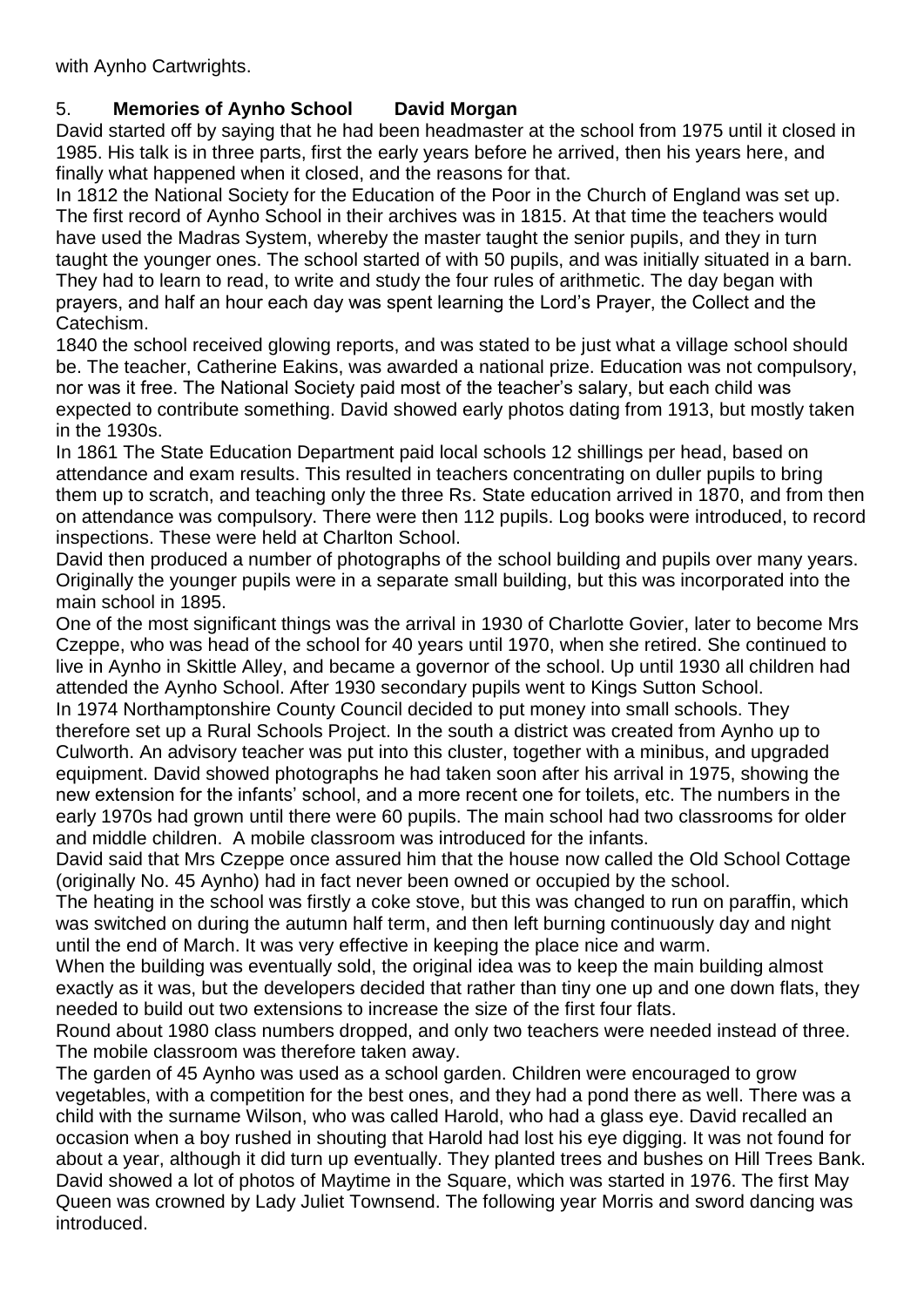Chickens were raised in the garden, with the School House used as a henhouse. Egg rolling was an Easter pastime, together with pancake and obstacle races. There were Halloween parties. Trips were made to all sorts of places: Winchester, HMS Victory, London trips to St. Paul's, HMS Belfast and Number 10 Downing Street, Brecon, the Isle of Wight, Snowdon and a canal trip on the River Nene.

There were sports days, and displays inside the school included taking part in the BBC's Domesday Programme, when information was collected on Aynho and other nearby villages. We had visiting music teachers, with concerts at the end of the year, including hand bells borrowed from Croughton.

School dinners started in the 1950s, and they were brought in containers from Kings Sutton School.

In 1974 the numbers started to drop off. When David started there were 59 children. Almost half of these were spread between two age groups. This meant that as they worked their way through the school, after a period of two years all of a sudden in 1980 the school halved in size to about 27, and a few years later dropped to 20. A survey carried out in the village indicated that it was likely to go down to single figures in the future. Owing to the spread of ages this meant that a school here would no longer be viable, especially as there was no apparent likelihood of any increase in the foreseeable future.

At a parents' evening David spoke to every individual family to ascertain their preference, and it soon became apparent that everyone wanted the school to combine with Charlton. David put this to the County Council Education Department. A meeting held with all interested parties confirmed this view, and this agreement enabled the closure to be done much more quickly than usual. So in November 1984 everything was agreed for closure in July 1985.

From then on David's most important objective was to keep up morale. He did this by ensuring that as many visits as possible were undertaken. They went to Banbury Fire Station, the Milk Distribution Centre in Kidlington, Aynhoe Park House and Coventry.

On the final day there was a church service. Various symbols of continuity such as log books, and an admissions register went to Charlton School, a 1946 watercolour of the school by Lili Cartwright went to Aynho Church, and the school bell and an old timetable were handed over to the Village Hall.

Subsequent to the meeting, David has presented various items, including a watercolour by Lili Cartwright, the 1st log book, a Final Day Order of Service and other papers to AHS for safekeeping.

6. Forthcoming Meetings

| April 28th | The Cartwrights at Edgcote | <b>Sally Strutt</b>     |
|------------|----------------------------|-------------------------|
| May 26th   | Those Coaching Days        | <b>Barry Smith</b>      |
| June 30th  | <b>Fringford Walk</b>      | <b>Martin Greenwood</b> |